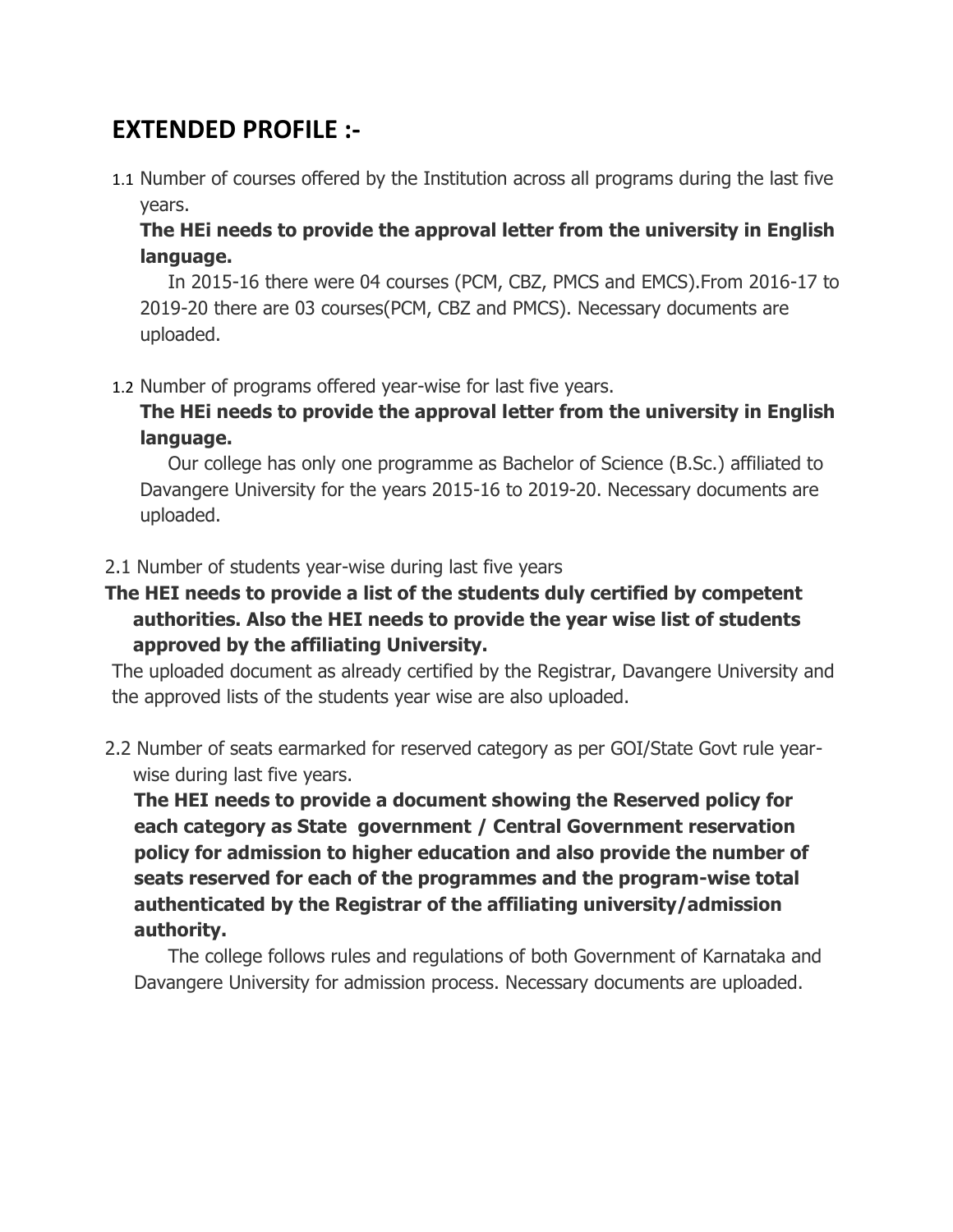2.3 Number of outgoing / final year students year-wise during last five years.

# **The HEI needs to provide the list of final year students to be certified by the head of the HEI.**

Certified list of final year/outgoing students is provided for the years 2019-20 to 2015-16. Necessary documents are uploaded.

## **3.1** Number of full time teachers year-wise during the last five years.

**The HEI should provide the certified list of full-time teachers along with the departmental affiliation in the latest completed academic year. The HEI also needs to mention the date of joining and date of leaving (if applicable) the institute, against the faculty members for all the years. The HEI is recruiting more than 75% faculty in each academic year.**

The appointment orders of the full time permanent teachers is attached along with the list of the teachers from 2015-16 to 2019-20.Necessary documents are uploaded.

3.2 Number of sanctioned posts year-wise during last five years.

**The HEI should provide the official letter(s) of sanction of posts from the statutory body/Government / Board of Management during the assessment period (year wise) in English language.**

Certified copy of 52 sanctioned teaching posts in this college is uploaded. Necessary documents are uploaded.

4.1 Total number of classrooms and seminar halls.

# **The HEI needs to consider only classrooms and/or seminar halls with ICT enabled facilities to be considered here.**

The institute is purely a science college much importance is given to laboratory teaching. 06 laboratory have ICT facility 01 classroom with ICT,01 seminar hall and 11 classroom without ICT.

4.2 Total Expenditure excluding salary year-wise during last five years ( INR in Lakhs) **The HEI needs to be provided the audited statement of the account to be signed with CA and counter verified by the head of the HEI.**

The Necessary documents are uploaded.

## 4.3 Number of Computers

**The HEI needs to provide the audited statement of the account for the purchase of computers.**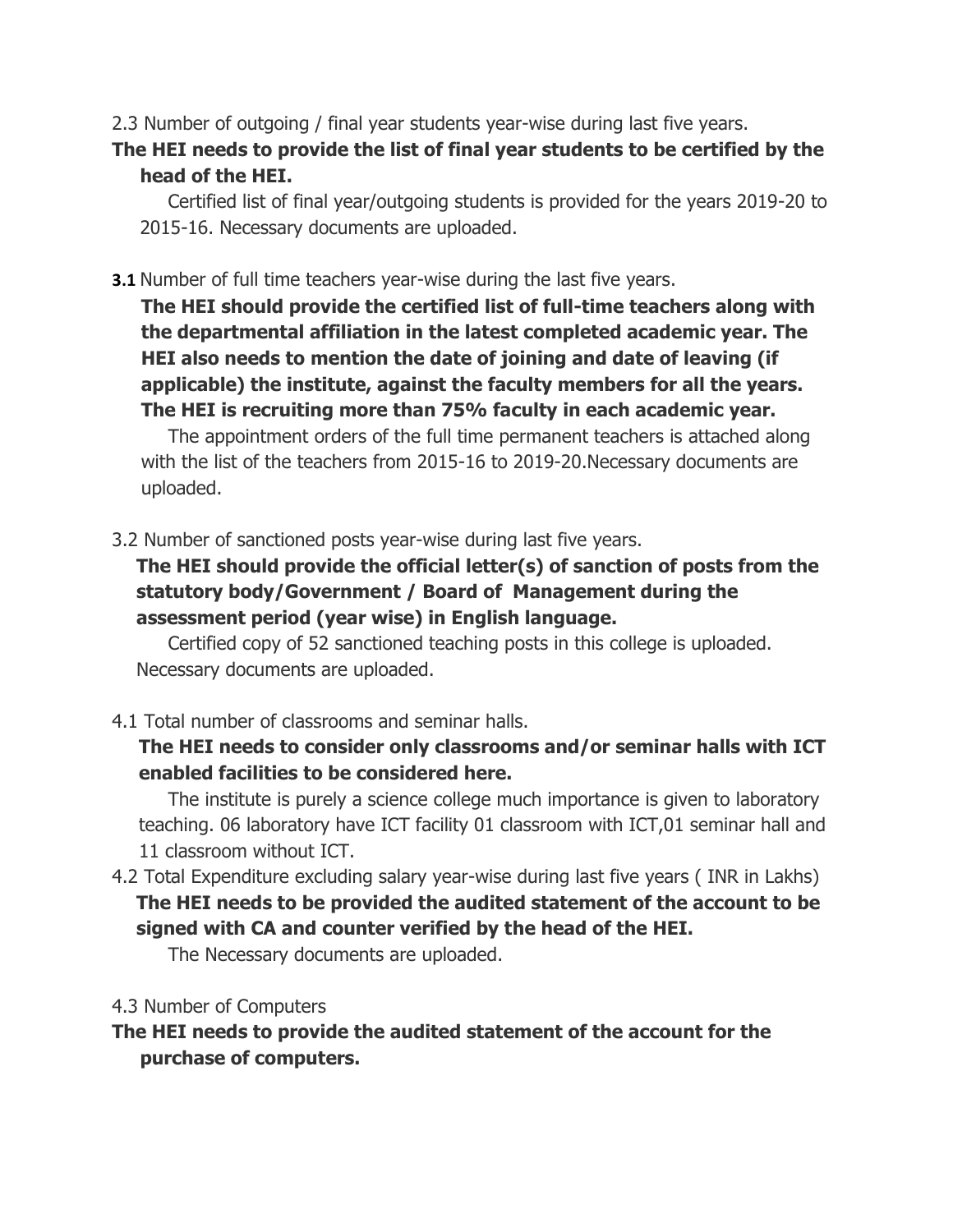Ten computers and 01 laptop was purchased during the years 2015-16 to 2019- 20 remaining 69 computers were purchased before 2015 and were recorded in the departmental stock ledgers. Necessary documents are uploaded.

4.4 Total number of computers in the campus for academic purpose.

**The HEI should provide the stock register extracts/invoice copy and bills, duly certified by the head of the HEI. These computers should be excluded from computers used for administrative purposes.**

62 computers are for students use and the remaining 18 are for staff and office purposes. Necessary documents are uploaded.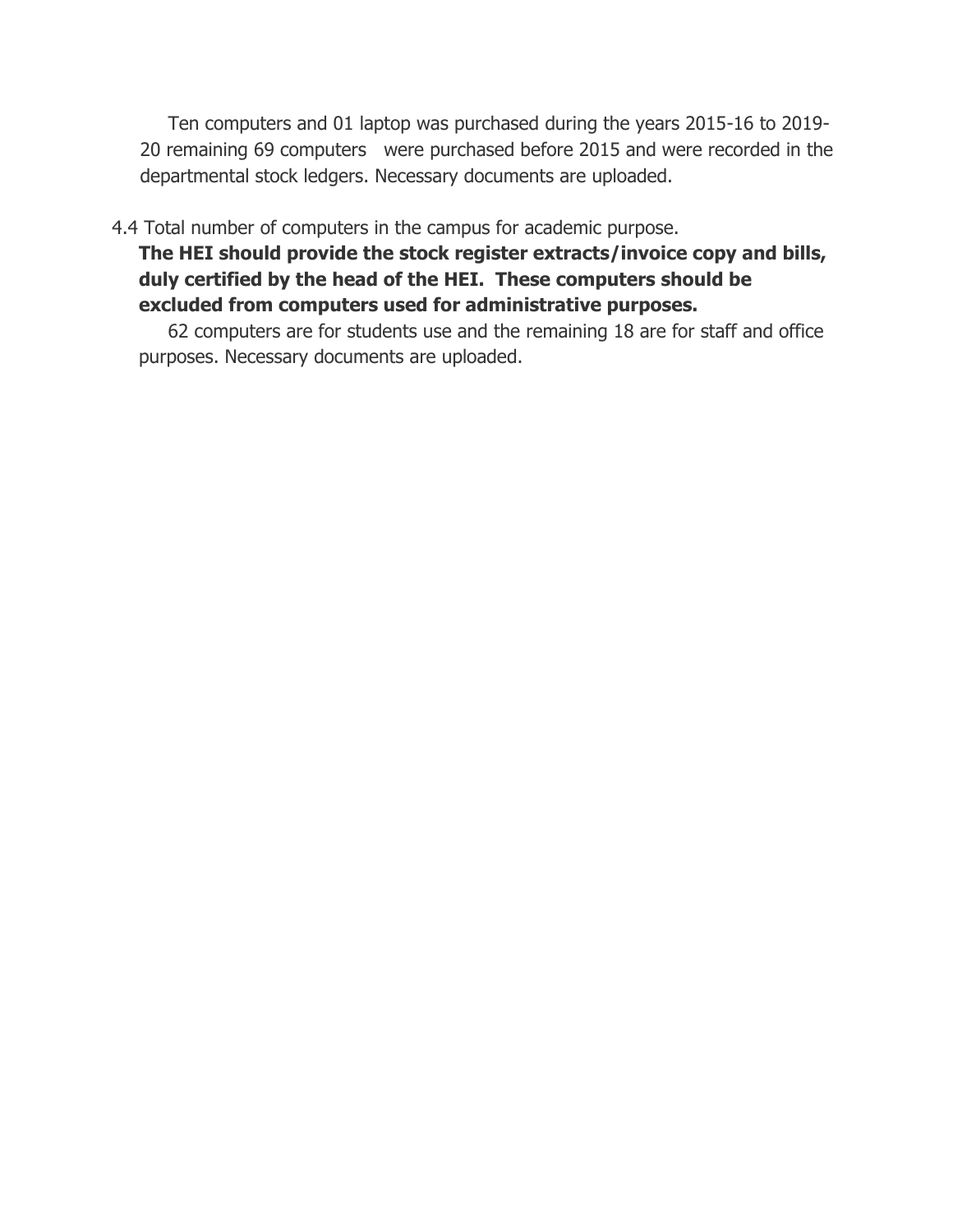# **METRICS LEVEL DEVIATIONS:-**

# **CRT-1**

- 1.2.1 Percentage of Programmes in which Choice Based Credit System (CBCS)/ elective course system has been implemented.
	- 1.2.1.1. Number of Programmes in which CBCS/ Elective course system implemented.

# **The HEI needs to provide the affiliating University letter stating implementation of CBCS in English language.**

This is to certify that the CBCS system was approved in 2016-17 in the syndicate meeting of Davangere University on 06/07/2016. The notification letter of University is uploaded along with proceeding and regulation format.

1.3.2 Average percentage of courses that include experiential learning through project work/field work/internship during last five years

 1.3.2.1. Number of courses that include experiential learning through project work/field work/internship year-wise during last five years.

**The HEI needs to provide the URL link for the university website for showing the experimental learning through project work/field work/internship as prescribed by the affiliating university. The HEI has issued the certificate itself to his students. The HEI needs to re-verify the data.**

This to certify that the project work was allotted to the students of CBZ and PMCS combinations as it is prescribed in the curriculum by the Davangere University, till 2017-18 for CBZ students and it is continued for PMCS. All these are only for third B.Sc. students.

1.3.3 Percentage of students undertaking project work/field work/ internships (Data for the latest completed academic year.

 1.3.3.1. Number of students undertaking project work/field work / internships. **The HEI should provide list of students undertaking the field projects / internship program-wise in the last completed academic year along with the details of title, place of work etc. Also the Internship completion certificate / project work completion certificate from the organization where internship / project was completed along with the duration. theHEI**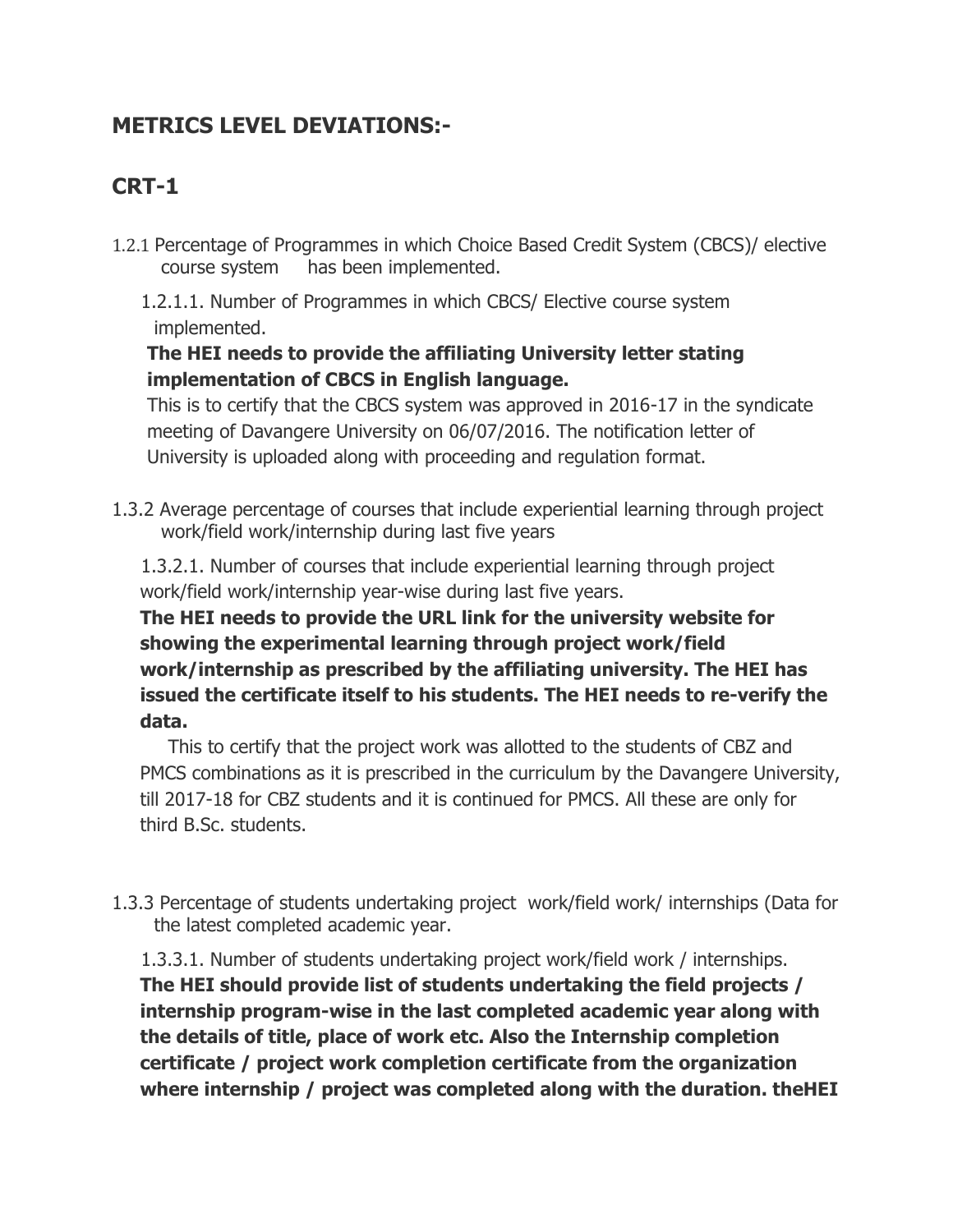# **also needs to provide the report of the field visit / sample photographs of the field visit / permission letter only for field visit from the competent authority.**

This to certify that the project work was allotted to the students of PMCS combination only for third B.Sc. students as it is prescribed in the Davangere University.

- 1.4.1 Institution obtains feedback on the syllabus and its transaction at the institution from the following stakeholders
- 1) Students
- 2)Teachers
- 3)Employers
- 4)Alumni

### **The feedback collected by the HEI is not related to design and review of syllabus. The Feedback taken by the HEI is general, it should be related to design and review of syllabus.**

The feedback taken from the students, teachers and alumni are general and at institution level,but it includes all aspects like curriculum, co-curriculcum and facilities provided by the institution. Further,the institution is not having any right to alter the syllabus as it is framed by the Davangere University being the members of Board of Studies the teachers are involved in designing the curriculum and they informed and discussed with the chairman , Board of Studies orally if any discrepancies.Necessary documents are uploaded.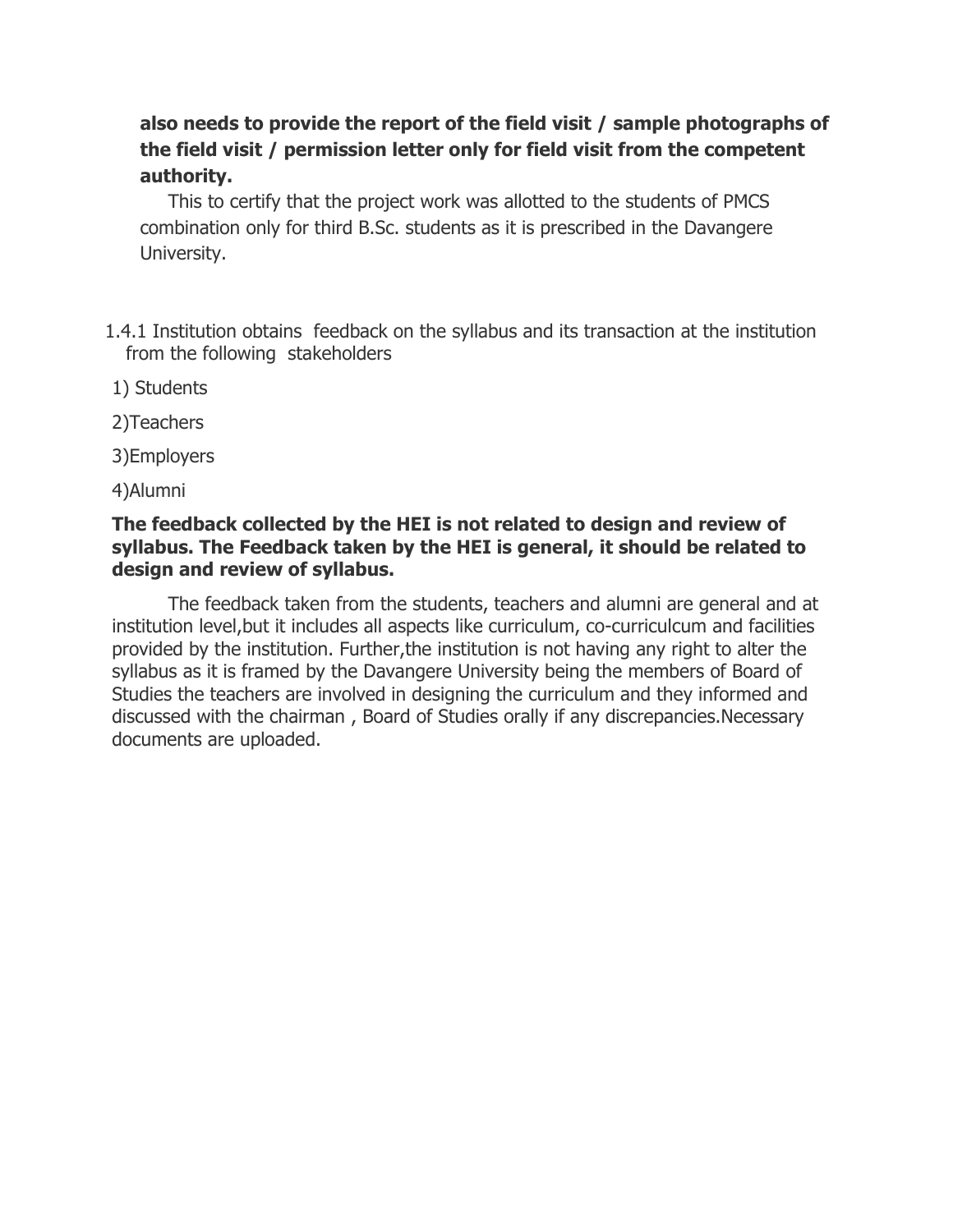1.4.2 Feedback process of the Institution may be classified as follows:

Options:

- 1. Feedback collected, analysed and action taken and feedback available on website
- 2. Feedback collected, analysed and action has been taken
- 3. Feedback collected and analysed
- 4. Feedback collected
- 5. Feedback not collected

#### **The HEI needs to provide the Department wise Action taken Report on feedback signed by the competent authority. The HEI has not provided any document showing the communication with the university on the feedback provided by the stakeholders.**

The institution has collected feedback ,analysed and action has taken at the institutional level and uploaded on the website.Necessary documents are uploaded.

### **CRT -2**

- 2.1.1 Average Enrolment percentage (Average of last five years)
	- 2.1.1.1. Number of students admitted year-wise during last five years **The HEI should provide the Document translated in the English language related to the Sanction of intake from affiliating University/Government/ statutory bodies. The HEi also needs to provide English translated permission letter from the university for the extra admissions.**

The institution has taken the permission for additional seats for the admission from the Davangere University .Necessary documents are uploaded.

2.1.2 Average percentage of seats filled against reserved categories (SC, ST, OBC, Divyangjan, etc. as per applicable reservation policy ) during the last five years ( exclusive of supernumerary seats)

 2.1.2.1. Number of actual students admitted from the reserved categories year wise during last five years

**The HEI should provide a copy of the letter issued by the state govt. or Central Government indicating the reserved categories to be considered**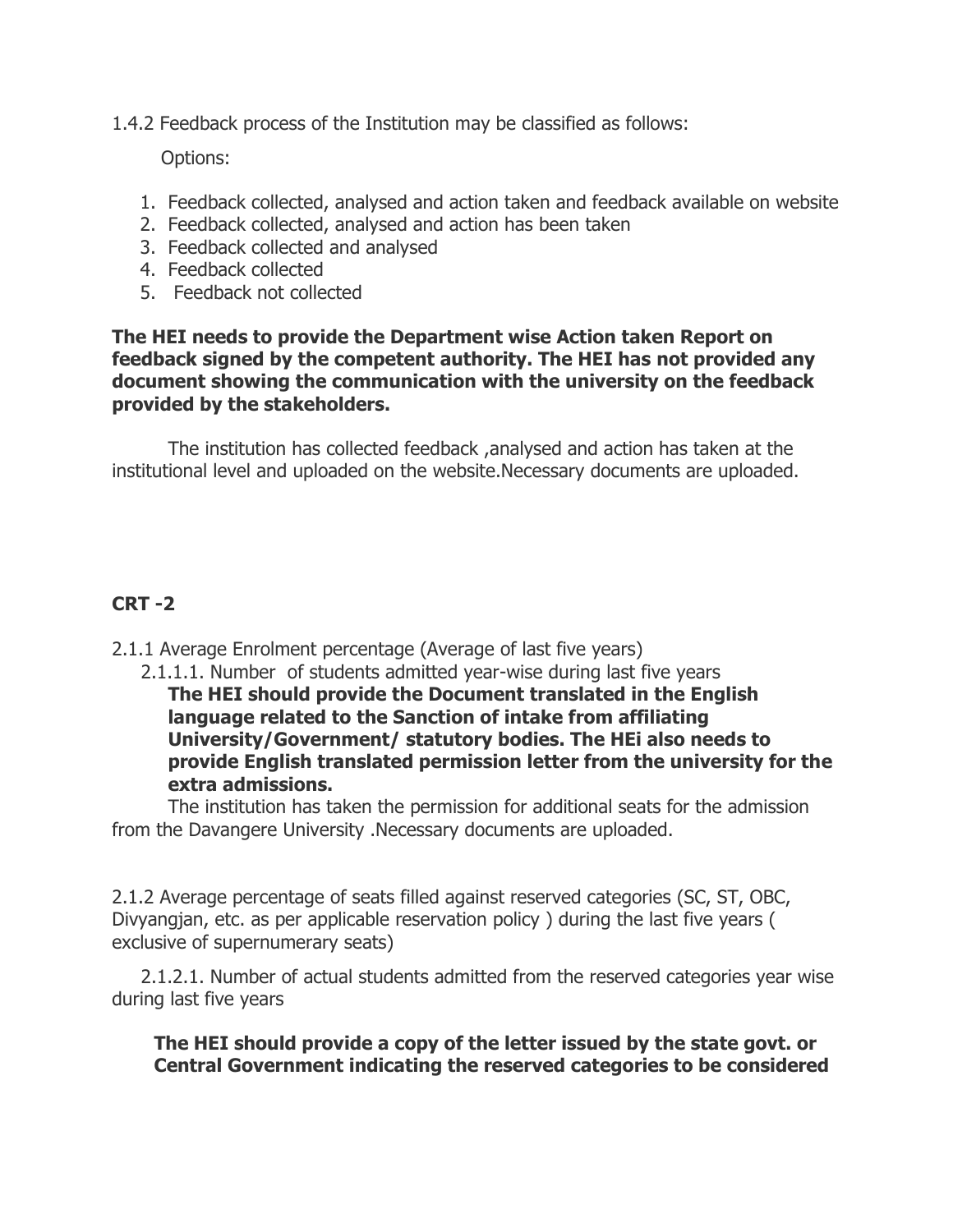### **as per the state rule (Translated copy in English to be provided as applicable).**

The college follows rules and regulations of both Government of Karnataka and Davangere University for admission process. Necessary documents are uploaded.

**2.2.2** Student- Full time teacher ratio (Data for the latest completed academic year)

**The HEI should provide the certified list of full-time teachers along with the departmental affiliation in the latest completed academic year. The HEI also needs to mention the date of joining and date of leaving (if applicable) the institute, against the faculty members for all the years. Also, the List must show the number of students across all year in each of the programs in the latest completed academic year.**

The appointment orders of the full time permanent teachers are attached along with the list of the teachers working in the year 2019-20.Necessary documents are uploaded.

2.3.3 Ratio of students to mentor for academic and other related issues (Data for the latest completed academic year )

2.3.3.1. Number of mentors

#### **The HEI has not provided a copy of the circular about the details of mentors and their allotted mentees. The HEI needs to provide the approved Mentor list as announced by the HEI and, issues raised and resolved in the mentor system has to be attached mentor-wise.**

The mentees who have failed in the different subjects were listed by the mentors and the same is sent to concerned Head of the Department arranged the tutorial / remedial classes for them and provided necessary study material. Thereby,all the mentors helped the students to get through the examinations.Necessary documents are uploaded.

2.4.1 Average percentage of full time teachers against sanctioned posts during the last five years

**The HEI needs to provide the appointment letter of all the faculty members and certified list of only full time teachers countersigned by the head of HEI, during the last five years. The Sanction letters indicating number of posts sanctioned by the competent authority (including Management sanctioned posts) are also required**

Necessary documents are uploaded.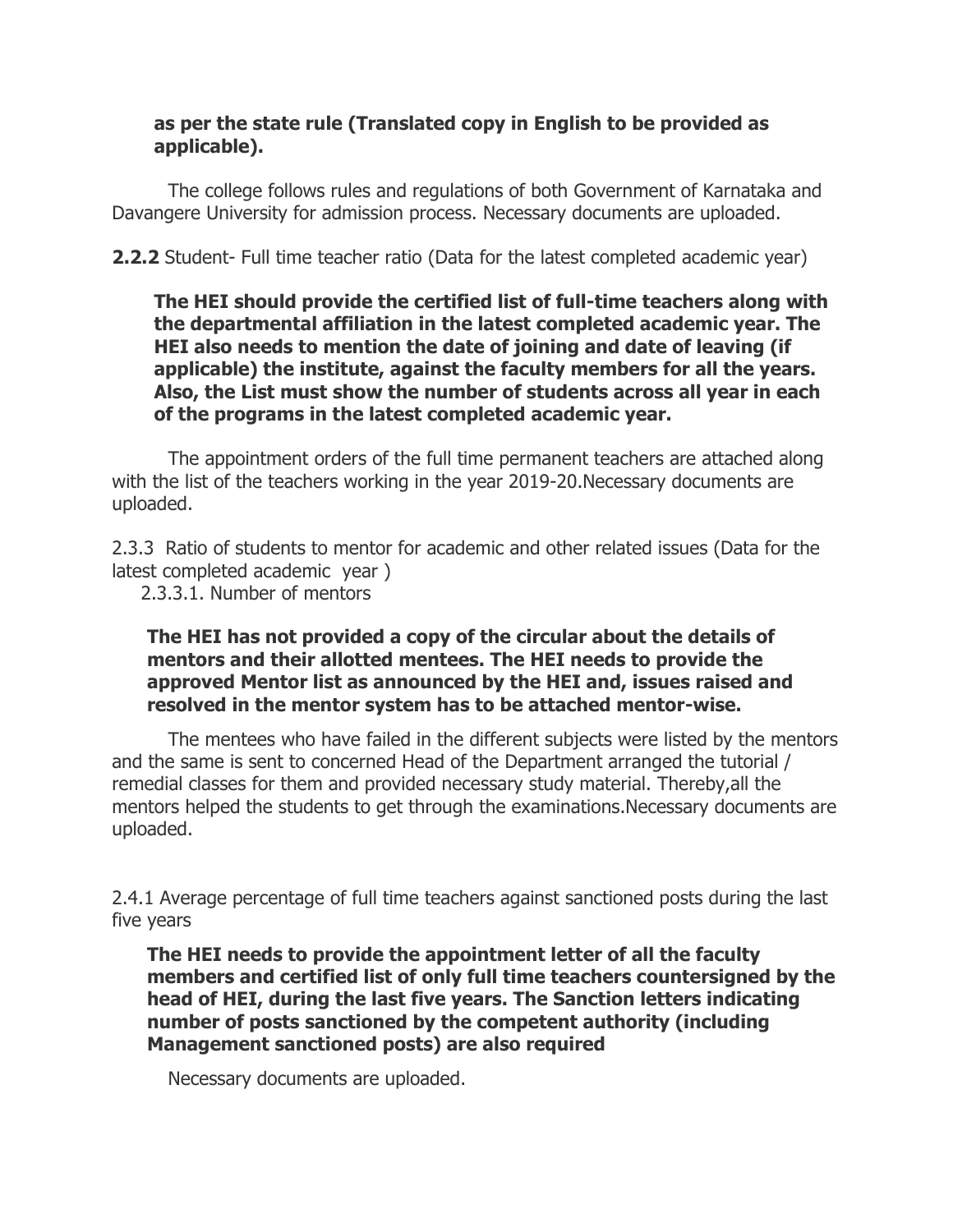2.4.2 Average percentage of full time teachers with Ph. D. / D.M. / M.Ch. / D.N.B Superspeciality / D.Sc. / D.Litt. during the last five years (consider only highest degree for count)

2.4.2.1. Number of full time teachers with *Ph. D. / D.M. / M.Ch. / D.N.B* Superspeciality / D.Sc. / D.Litt. year wise during the last five years

#### **The HEI needs to provide the certified list of only full time teachers countersigned by the head of HEI during the last five years. the HEI also must provide the certificate that the Ph.D. degree of full time teacher is awarded by UGC recognized university.**

Necessary documents are uploaded.

- 2.4.3 Average teaching experience of full time teachers in the same institution (Data for the latest completed academic year in number of years)
	- 2.4.3.1. Total experience of full-time teachers

### **The HEI needs to provide the certified list of only full time teachers countersigned by the head of HEI during the last five years along with details of date of joining etc.**

Necessary Documents are uploaded.

2.6.3 Average pass percentage of Students during last five years

 2.6.3.1. Total number of final year students who passed the university examination year-wise during the last five years

#### **The result sheets are not attested by the Principal. The HEi needs to provide the certified report from Controller Examination of the affiliating university indicating pass percentage of students of the final year (final semester) eligible for the degree programwise / year-wise.**

Necessary Documents are uploaded.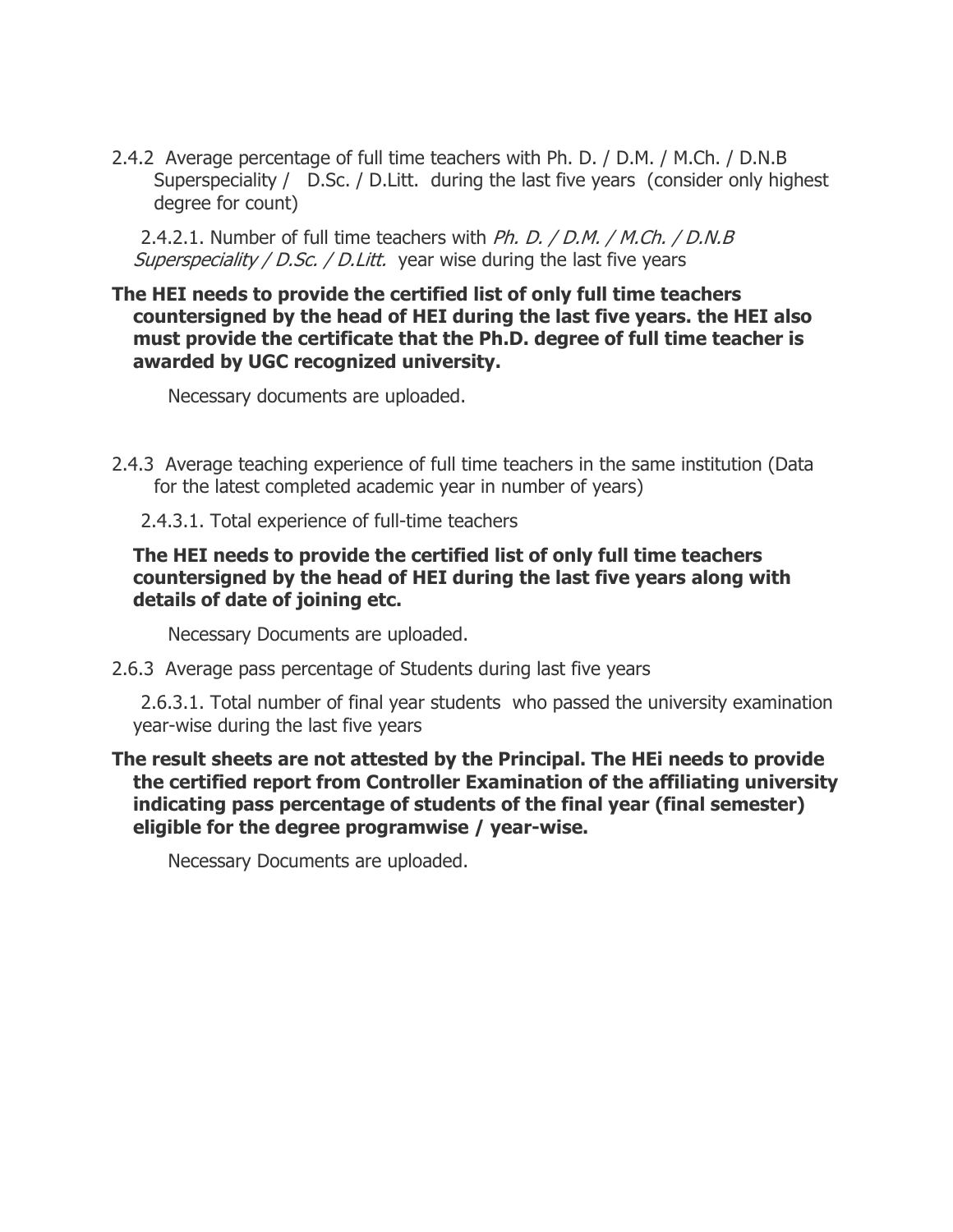## **CRT -3**

3.1.3 Number of Seminars/conferences/workshops conducted by the institution during the last five years

 3.1.3.1. Total number of Seminars/conferences/workshops conducted by the institution year-wise during last five years

This is certify that during COVID-19 pandemic , the government of Karnataka has not permitted to conduct the seminar offline, because of tht 02 webinars were conducted online by the college IQAC following SOP. 1. NAAC-RAF-Criteria II: Teaching Learning and Evaluation on 11.05.2020. 2. NAAC-RAF Data Validation and Verification :Deviation and solution on 30.06.2020.

3.2.1 Number of papers published per teacher in the Journals notified on UGC website during the last five years

 3.2.1.1. Number of research papers in the Journals notified on UGC website during the last five years.

**The HEI should provide the link to the journal website, The HEI should indicate in the data template against each paper about the presence of the paper in the UGC CARE list/Scopus/Web of Science/other clearly.**

Necessary Documents are uploaded.

3.3.2 Number of awards and recognitions received for extension activities from government/ government recognised bodies during the last five years

 3.3.2.1. Total number of awards and recognition received for extension activities from Government/ Government recognised bodies year-wise during the last five years.

### **The HEI needs to provide the detail of extension activities. The Awards received other than Extension activities are not to be considered here.**

The programmes conducted under the units NSS and LEAD are mainly related to extension activities that help society. The Davangere University has considered all these activities undertaken by NSS unit of our college, recognized and awarded it as the "BEST NSS UNIT "like wise most of the activities carried out by LEAD unit are society friendly. Based on these activities Deshpande Foundation Hubbali one of the leading NGO with whom we have MoU awarded our Institution as the "BEST SUPPORTING COLLEGE" twice in the year 2017 and 2018 respectively.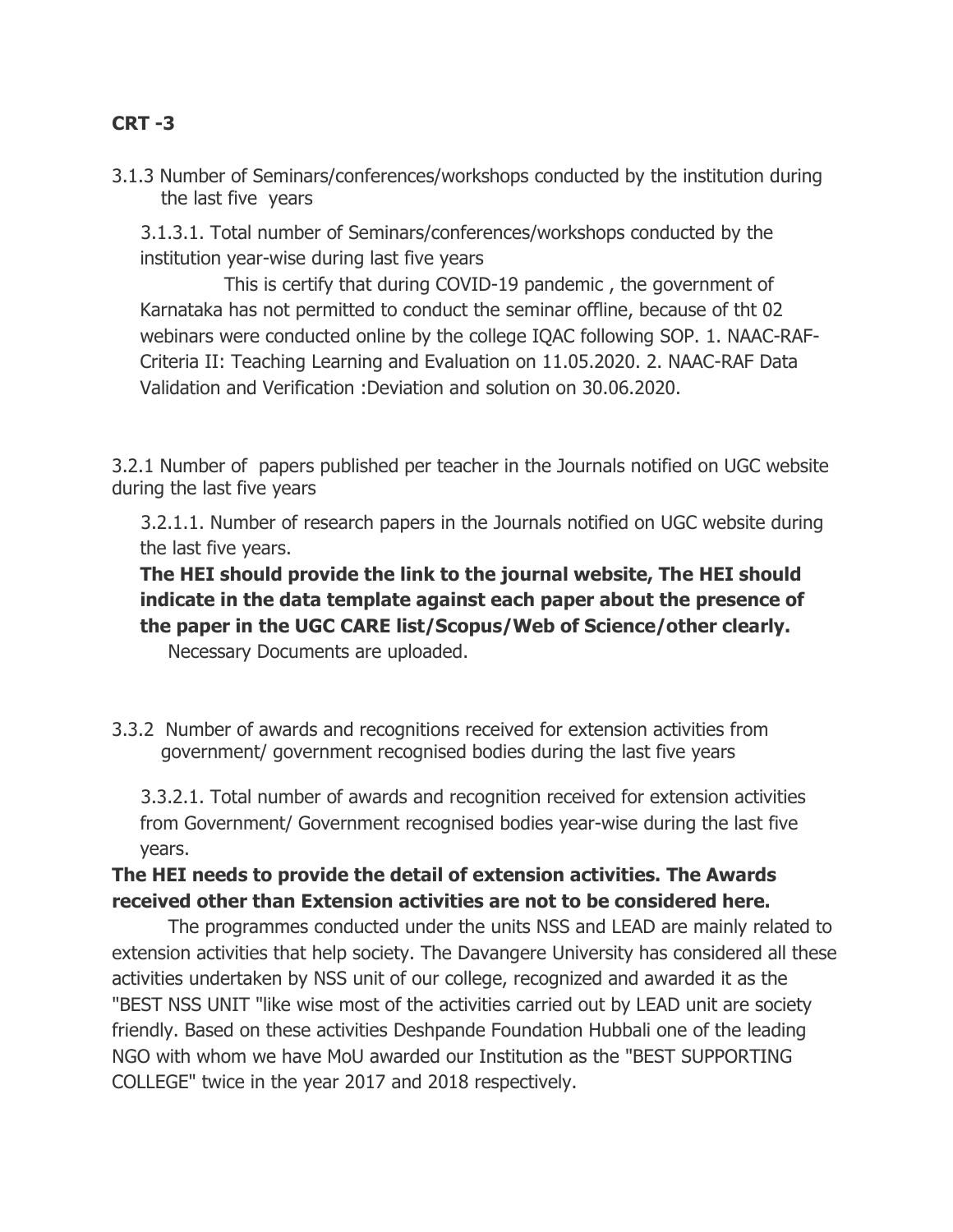- 3.3.3 Number of extension and outreach programs conducted by the institution through NSS/NCC, Government and Government recognised bodies during the last five years
	- 3.3.3.1. Number of extension and outreach programs conducted by the institution through NSS/NCC, Government and Government recognised bodies during the last five years.

# **The HEI has included the events conducted for the benefit of their own students. These activities are not to be included under outreach programs. The HEI needs to re-verify the data.**

The events conducted under NSS, NCC ,YRC are the programmes like AIDS awareness ,gender sensitization, SwachhaBharathaetc are to educate our college students and they in turn work for the benefit of the society.Along with this the college has also conducted many programmes under Leaders Accelerating Development (LEAD) unit exclusively outside the college for the benefit of the society.

3.3.4 Average percentage of students participating in extension activities at 3.3.3. above during last five years

 3.3.4.1. Total number of Students participating in extension activities conducted in collaboration with industry, community and Non- Government Organizations through NSS/ NCC/ Red Cross/ YRC etc., year-wise during last five years.

# **The HEI needs to provide the detailed report for each program extension and outreach program to be made available, with specific mention of number of students participated and collaborating agency. Also the Photographs or any supporting document of relevance should have proper captions and dates.**

The names of the students are repeated as the students have participated in more than one event.

3.4.2 Number of functional MoUs with national and international institutions, universities, industries, corporate houses etc. during the last five years

 3.4.2.1. Number of functional MoUs with Institutions of national, international importance, other universities, industries, corporate houses etc. year-wise during the last five years.

# **The HEI needs to provide the E-copy of the letters showing MOUs with other institutions.**

The MoU's were made with 1. Deshpande Educational Trust, Hubballi in 12.11.2011. 2. ICAR- KrishiVigyanKendra ,Davnagere in 16.01.2016. 3. Dr.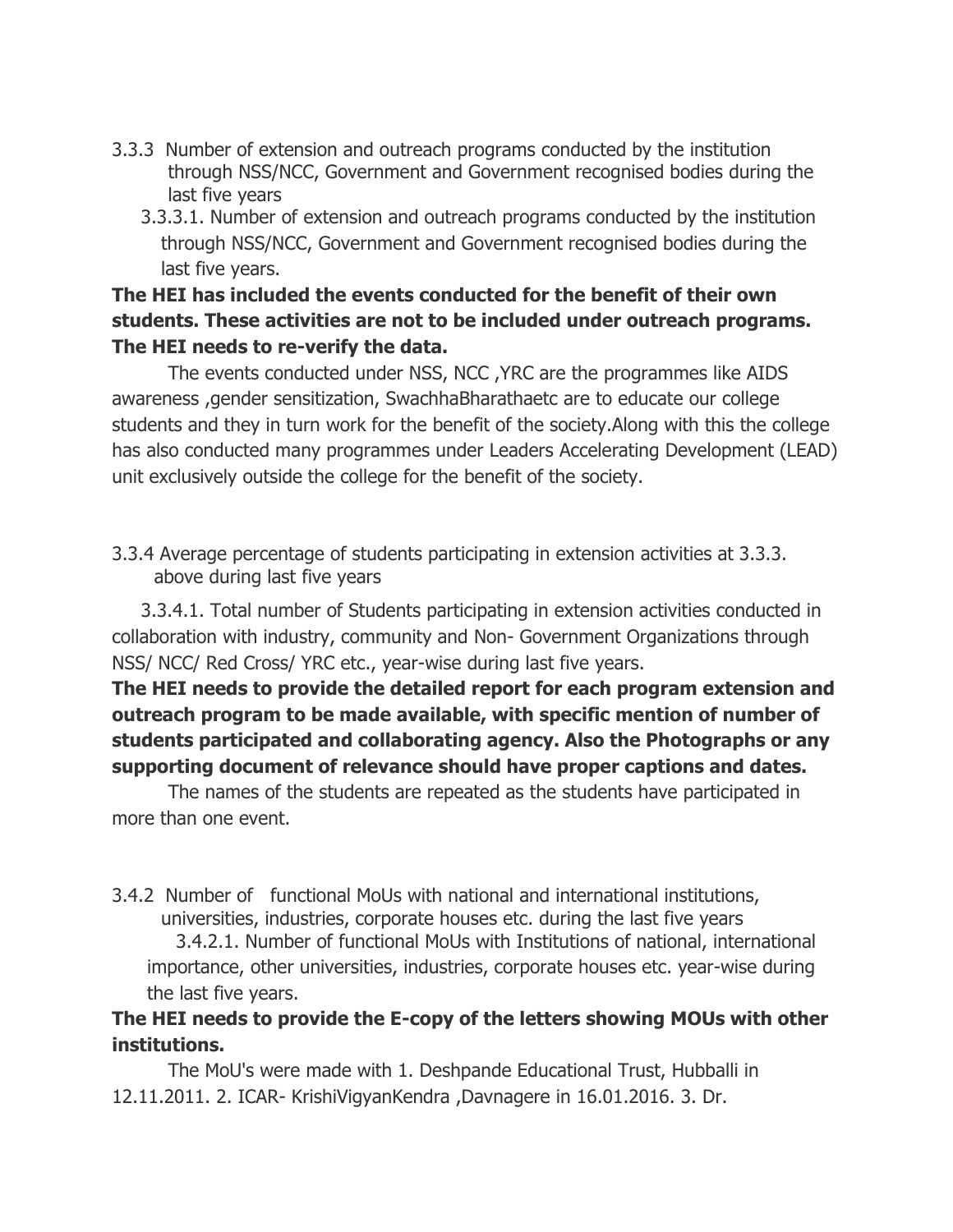BasavarajaMalashettyBayalata College, Hoovinahadagali Bellary District in 18.08.2018 for which we have only the hard copies. The same is uploaded till today the activities are conducted in collaboration with these institutions.

# **CRT-4**

- 4.1.3 Percentage of classrooms and seminar halls with ICT- enabled facilities such as smart class, LMS, etc. (Data for the latest completed academic year)
	- 4.1.3.1. Number of classrooms and seminar halls with ICT facilities

**The HEI needs to consider only classrooms and/or seminar halls with ICT enabled facilities to be considered here.**

The institute is purely a science college much importance is given to laboratory teaching 06 laboratory have ICT facility 01 classroom with ICT,01 seminar hall.

- 4.1.4 Average percentage of expenditure, excluding salary for infrastructure augmentation during last five years(INR in Lakhs)
	- 4.1.4.1. Expenditure for infrastructure augmentation, excluding salary year-wise during last five years (INR in lakhs)

# **The HEI needs to provide the audited statement of the account duly certified by Principal and Charted Accountant.**

Necessary Documents are uploaded.

- 4.2.2 The institution has subscription for the following e-resources
	- 1. e-journals
	- 2. e-ShodhSindhu
	- 3. Shodhganga Membership
	- 4. e-books
	- 5. Databases
	- 6. Remote access to e-resources

### **The HEI should provide the e-copy of the letter of subscription /membership in the name of HEI. Also, the screenshots of the facilities claimed with the name of HEI needs to be provided.**

Necessary Documents are uploaded.

4.2.3 Average annual expenditure for purchase of books/e-books and subscription to journals/e- journals during the last five years (INR in Lakhs)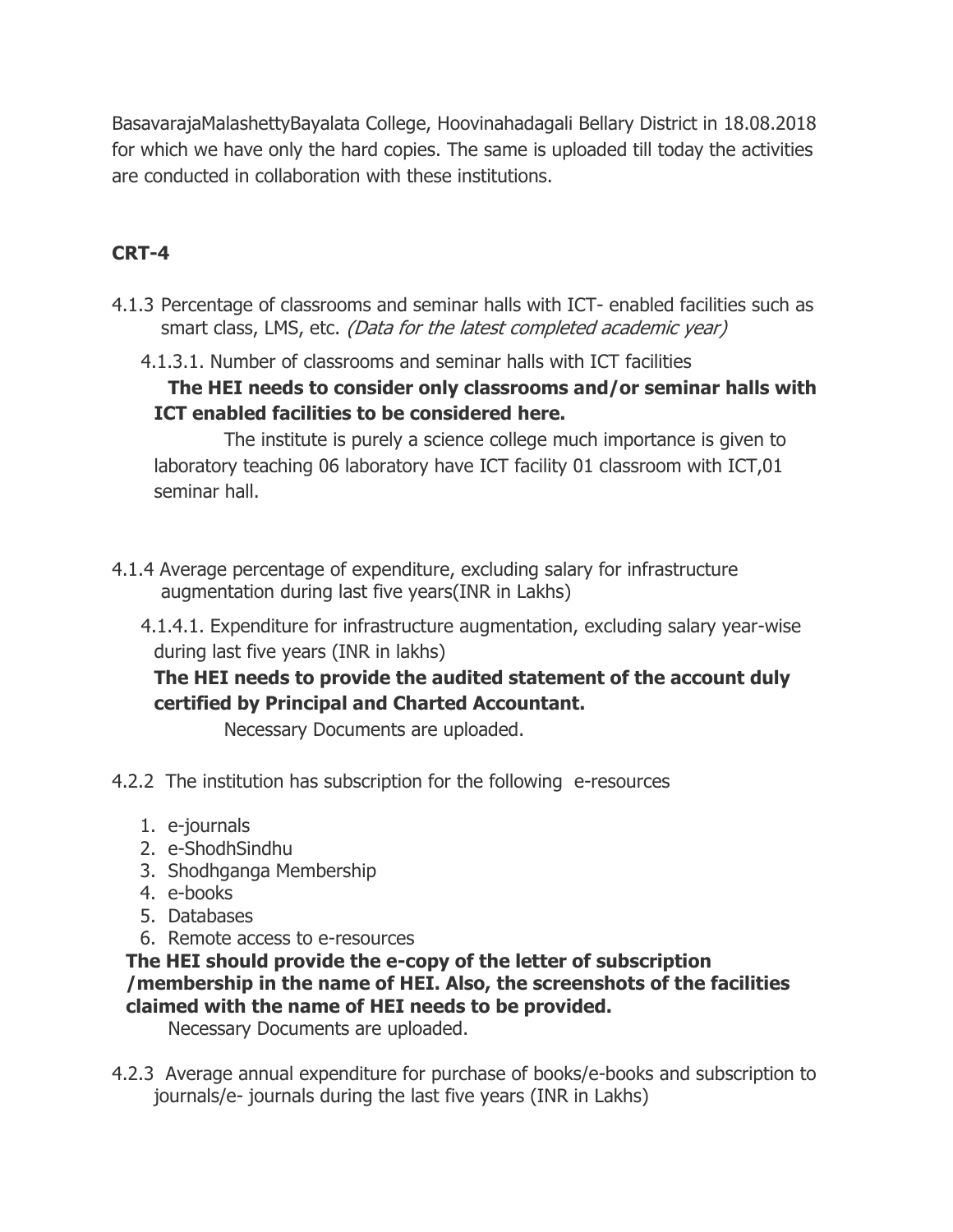4.2.3.1. Annual expenditure of purchase of books/e-books and subscription to journals/e- journals year wise during last five years (INR in Lakhs

**The HEI neds to provide the audited Income/Expenditure statement highlighting the expenditure for purchase of books and journals. The HEi needs to show the quotations and purchase order raised for the purchase of the books.**

Necessary Documents are uploaded.

4.2.4 Percentage per day usage of library by teachers and students ( foot falls and login data for online access) during the latest completed academic year

4.2.4.1. Number of teachers and students using library per day over last one year.

### **The HEI needs to provide the library log-book entries/ certified E-copy of the ledger for footfalls for 5days.**

Necessary Documents are uploaded.

#### **4.3.3** Bandwidth of internet connection in the Institution

**The HEI should provide the bills for anyone month/one-quarter maximum of three months old of the latest completed academic year indicating internet connection plan, speed and bandwidth and the HEI's name. The HEI also needs to provide the e-copy of the document of agreement with the service provider.**

Necessary Documents are uploaded.

**4.4.1** Average percentage of expenditure incurred on maintenance of infrastructure (physical and academic support facilities) excluding salary component during the last five years(INR in Lakhs)

 4.4.1.1. Expenditure incurred on maintenance of infrastructure (physical facilities and academic support facilities) excluding salary component year-wise during the last five years (INR in lakhs)

**The HEI needs to provide the audited statement of the account for the Expenditure incurred on maintenance of infrastructure (physical facilities and academic support facilities) excluding salary component year-wise during the last five years.**

Necessary Documents are uploaded.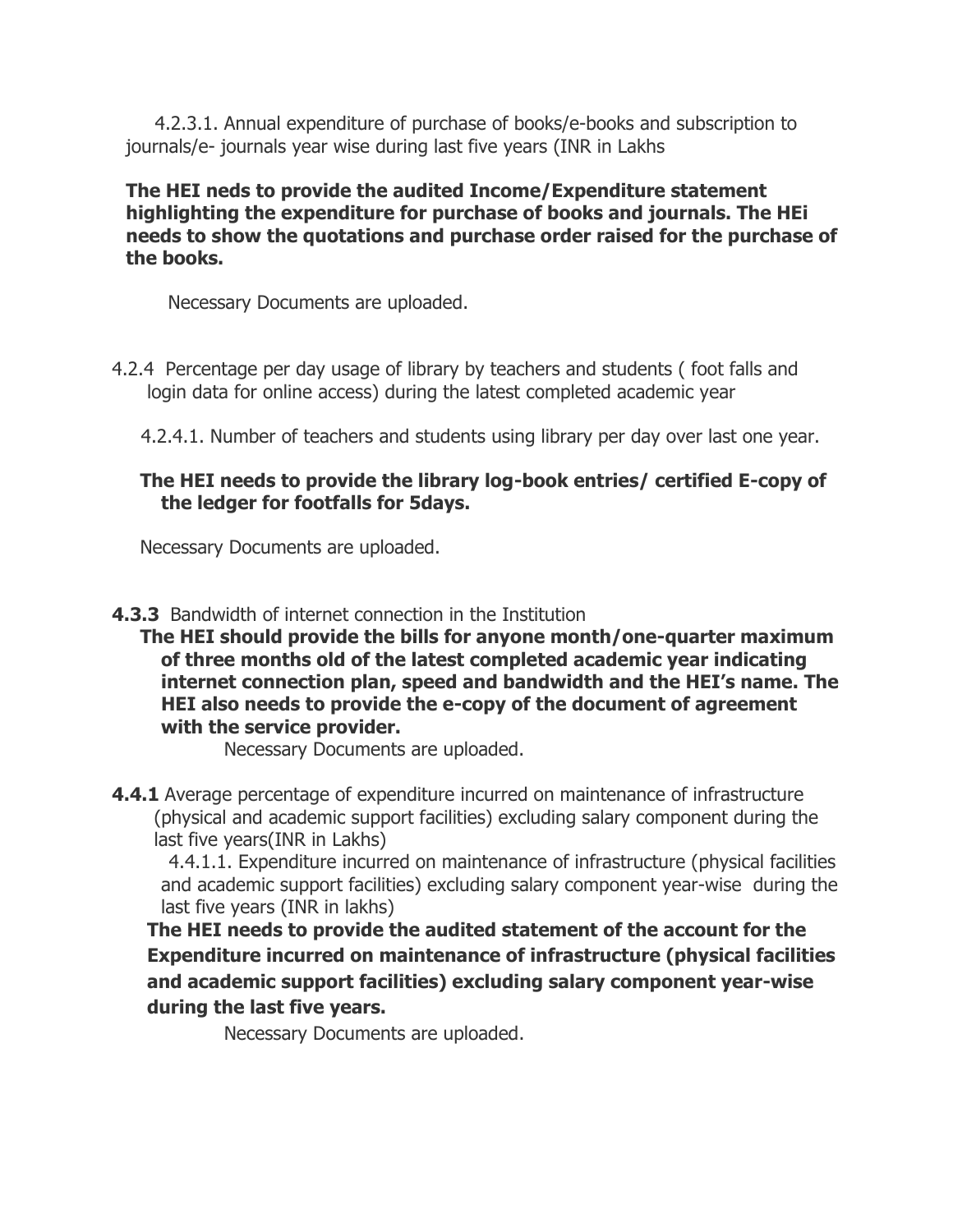### **CRT-5**

**5.1.**1 Average percentage of students benefited by scholarships and freeships provided by the Government during last five years

 5.1.1.1. Number of students benefited by scholarships and free ships provided by the institution, Government and non-government bodies, industries, individuals, philanthropists during the last five years (other than students receiving scholarships under the government schemes for reserved categories)

# **The HEI should provide the sanction letter (English language) of scholarship /freeships. Also, the year-wise list of students benefitted from each scheme to be certified by the head of HEI.**

Necessary Documents are uploaded.

5.1.2 Average percentage of students benefitted by scholarships, freeships etc. provided by the institution / non- government agencies during the last five years

 5.1.2.1. Number of students benefited by scholarships and free ships provided by the institution, Government and non-government bodies, industries, individuals, philanthropists during the last five years (other than students receiving scholarships under the government schemes for reserved categories)

# **The HEI needs to provide the policy document of the HEI for award of scholarships and freeships.**

This is to certified that the amount of Rs.5000=00 is awarded from Dr. Shamanurushivashankarappa, Honourable Secretary, Bapuji Educational Association (R) Davangere , for the University rank holders from 17/11/2011 as incentive to encourage students to excel in studies

- 5.1.3 Capacity building and skills enhancement initiatives taken by the institution include the following
	- 1. Soft skills
	- 2. Language and communication skills
	- 3. Life skills (Yoga, physical fitness, health and hygiene)
	- 4. ICT/computing skills

**The HEi needs to provide the Copy of circular /brochure /report of the event and Geo tagged Photographs with date and caption for each scheme or event also required.**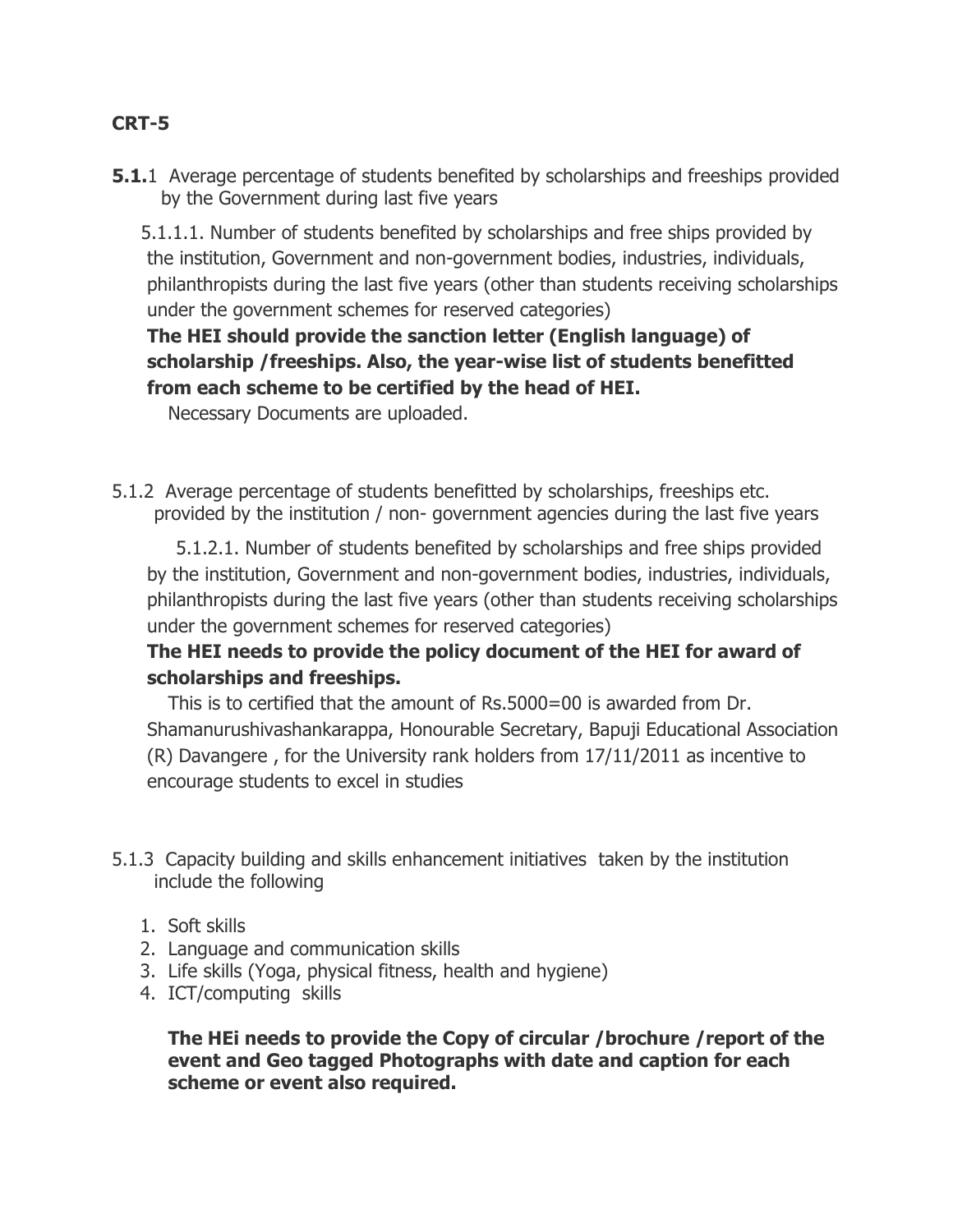Required Documents are uploaded.

5.1.4 Average percentage of students benefitted by guidance for competitive examinations and career counselling offered by the Institution during the last five years

 5.1.4.1. Number of students benefitted by guidance for competitive examinations and career counselling offered by the institution year wise during last five years

# **The HEi needs to provide the Copy of circular /brochure /report of the event and Geo tagged Photographs with date and caption for each scheme or event also required.**

Required Documents are uploaded.

- 5.1.5 The Institution has a transparent mechanism for timely redressal of student grievances including sexual harassment and ragging cases
	- 1. Implementation of guidelines of statutory/regulatory bodies
	- 2. Organisation wide awareness and undertakings on policies with zero tolerance
	- 3. Mechanisms for submission of online/offline students' grievances
	- 4. Timely redressal of the grievances through appropriate committees **The has not provided any Circular/web-link/committee report**

# **justifying the objective of the metric. The HEI is using the same photographs each year. HEi is using the same photographs each year. The HEI has not provided any document related to timely redressal of the grievances through appropriate committees.**

Required Documents are updated and uploaded.

- 5.2.2 Average percentage of students progressing to higher education during the last five years
	- 5.2.2.1. Number of outgoing student progressing to higher education.

**The HEi needs to re-verify the data, the students are repeating in the data provided. On page no. 6 and page no 28 the HEI has uploaded the same documents. Also, the HEI needs to provide the document as per the order of students in the list provided.**

Necessary Documents are uploaded.

5.3.1Number of awards/medals won by students for outstanding performance in sports/cultural activities at inter-university/state/national / international level (award for a team event should be counted as one) during the last five years.

 5.3.1.1. Number of awards/medals for outstanding performance in sports/cultural activities at university/state/national / international level (award for a team event should be counted as one) year-wise during the last five years.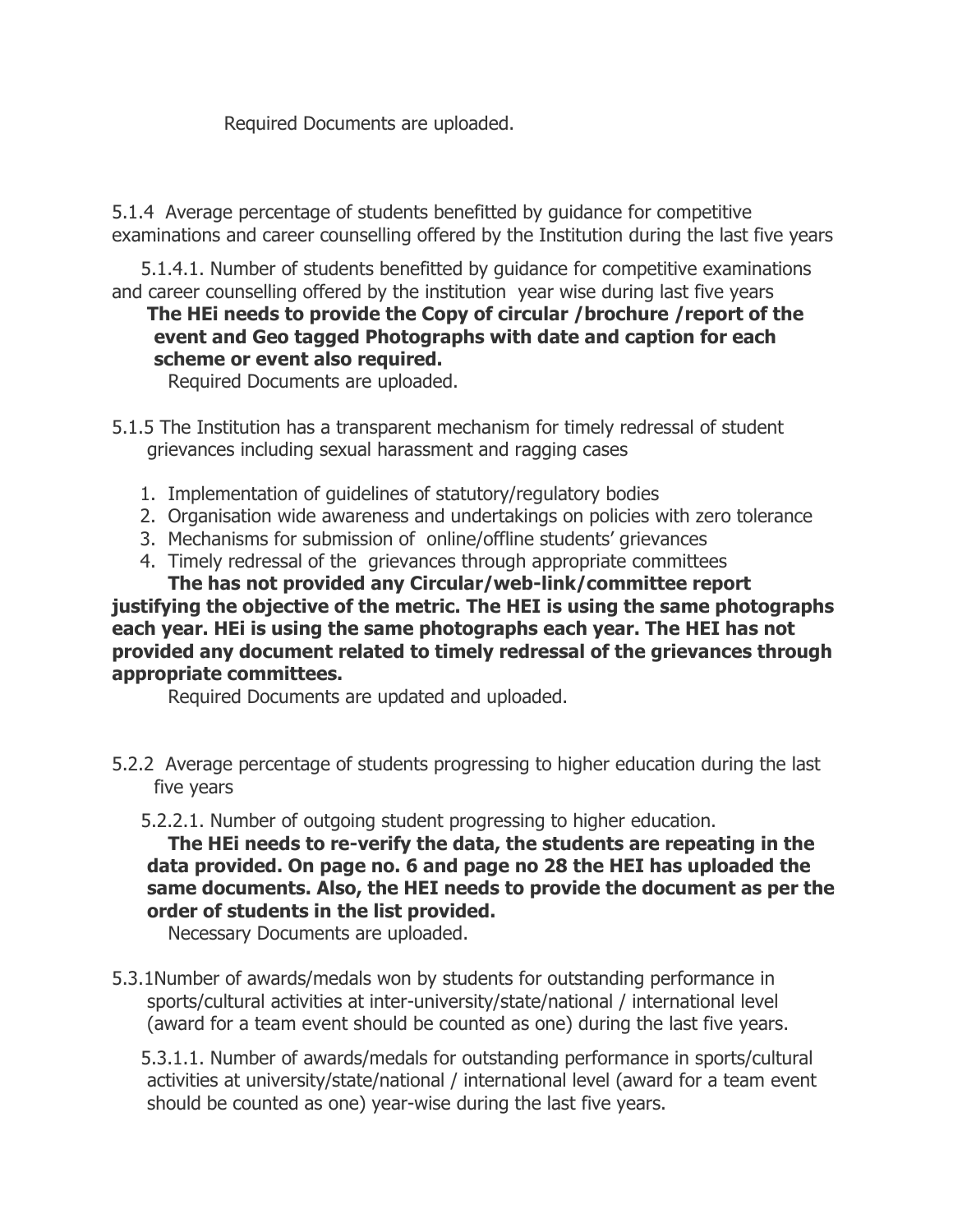#### **Details updated as per the data provided under same metric.**

Necessary Documents are uploaded

**5.3.3** Average number of sports and cultural events/competitions in which students of the Institution participated during last five years (organised by the institution/other institutions)

 5.3.3.1. Number of sports and cultural events/competitions in which students of the Institution participated year-wise during last five years

**The HEI needs to provide the report of the events/along with photographs appropriately dated and captioned year-wise along with the copy of circular/brochure indicating such kinds of activities. The HEI need to re-verify the data because HEI has counted all the activities as different events in the same activity.**

Necessary Documents are updated and uploaded.

- 6.2.3 Implementation of e-governance in areas of operation
	- 1. Administration
	- 2. Finance and Accounts
	- 3. Student Admission and Support
	- 4. Examination

**The HEI needs to show the Institutional expenditure statements for the heads of E-governance implementation reflected in the audited .statement**

Necessary Documents are uploaded.

### **CRT -7**

7.1.2The Institution has facilities for alternate sources of energy and energy conservation measures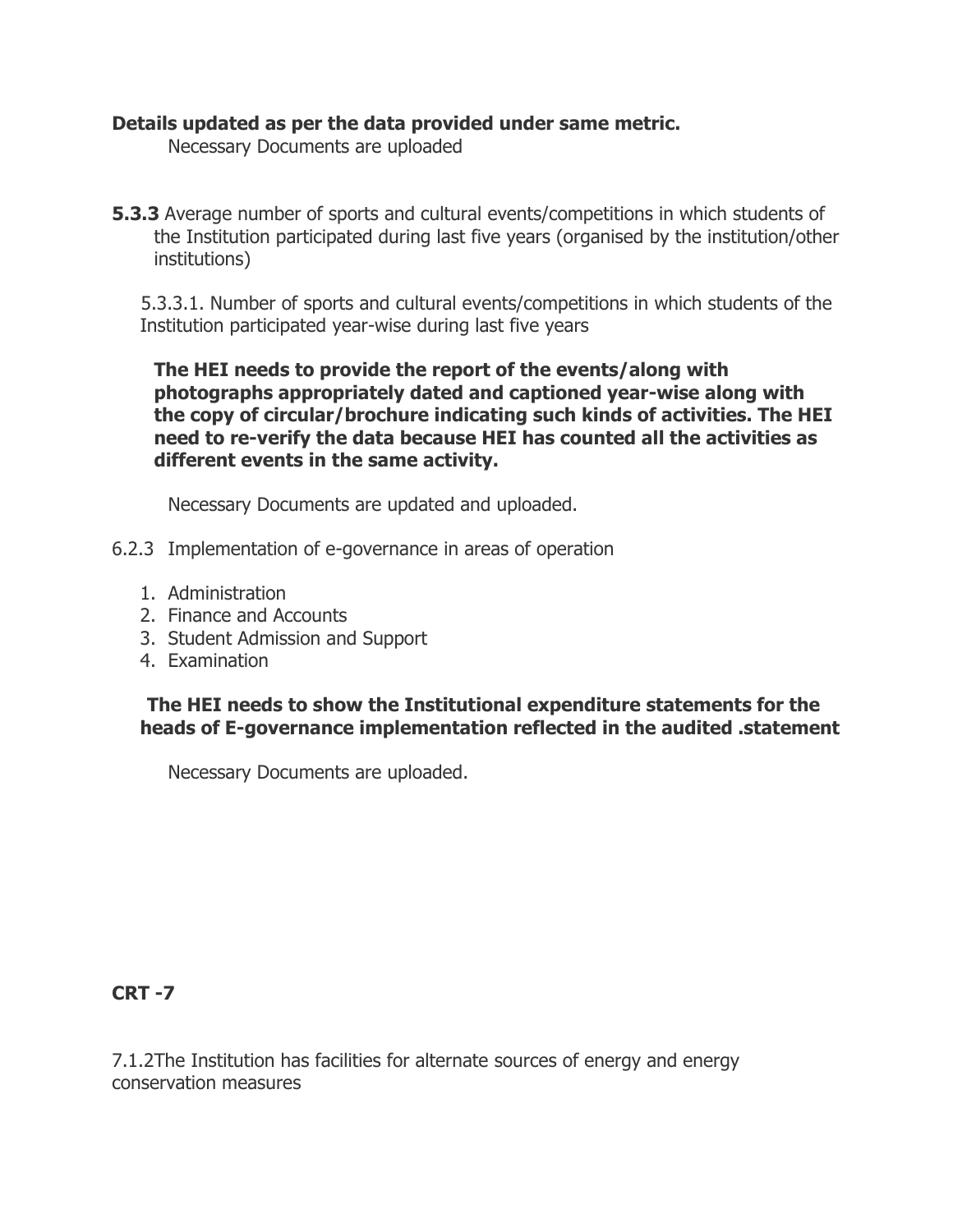- 1. Solar energy
- 2. Biogas plant
- 3. Wheeling to the Grid
- 4. Sensor-based energy conservation
- 5. Use of LED bulbs/ power efficient equipment

### **The HEI needs to provide the geotagged photographs with captions of the facilities and Bills for the purchase of equipment for the facilities created under this metric**

Relevant geotagged photographs with captions and bills are uploaded.

- 7.1.4 Water conservation facilities available in the Institution:
	- 1. Rain water harvesting
	- 2. Borewell / Open well recharge
	- 3. Construction of tanks and bunds
	- 4. Waste water recycling
	- 5. Maintenance of water bodies and distribution system in the campus

**The HEI needs to provide the geotagged photographs with captions of the facilities and Bills for the purchase of equipment for the facilities created under this metric**

Relevant photography's with captions uploaded.

### **7.1.5 Green campus initiatives include:**

- 1. **Restricted entry of automobiles**
- 2. **Use of Bicycles/ Battery powered vehicles**
- 3. **Pedestrian Friendly pathways**
- 4. **Ban on use of Plastic**
- 5. **landscaping with trees and plants**

The HEI needs to provide the Policy document on the green campus and Geotagged photographs/videos of the facilities. The HEI also needs to provide the circulars for the implementation of the initiatives and any other supporting

Relevant photography's with captions uploaded.

- 7.1.6 Quality audits on environment and energy are regularly undertaken by the Institution and any awards received for such green campus initiatives:
	- 1. Green audit
	- 2. Energy audit
	- 3. Environment audit